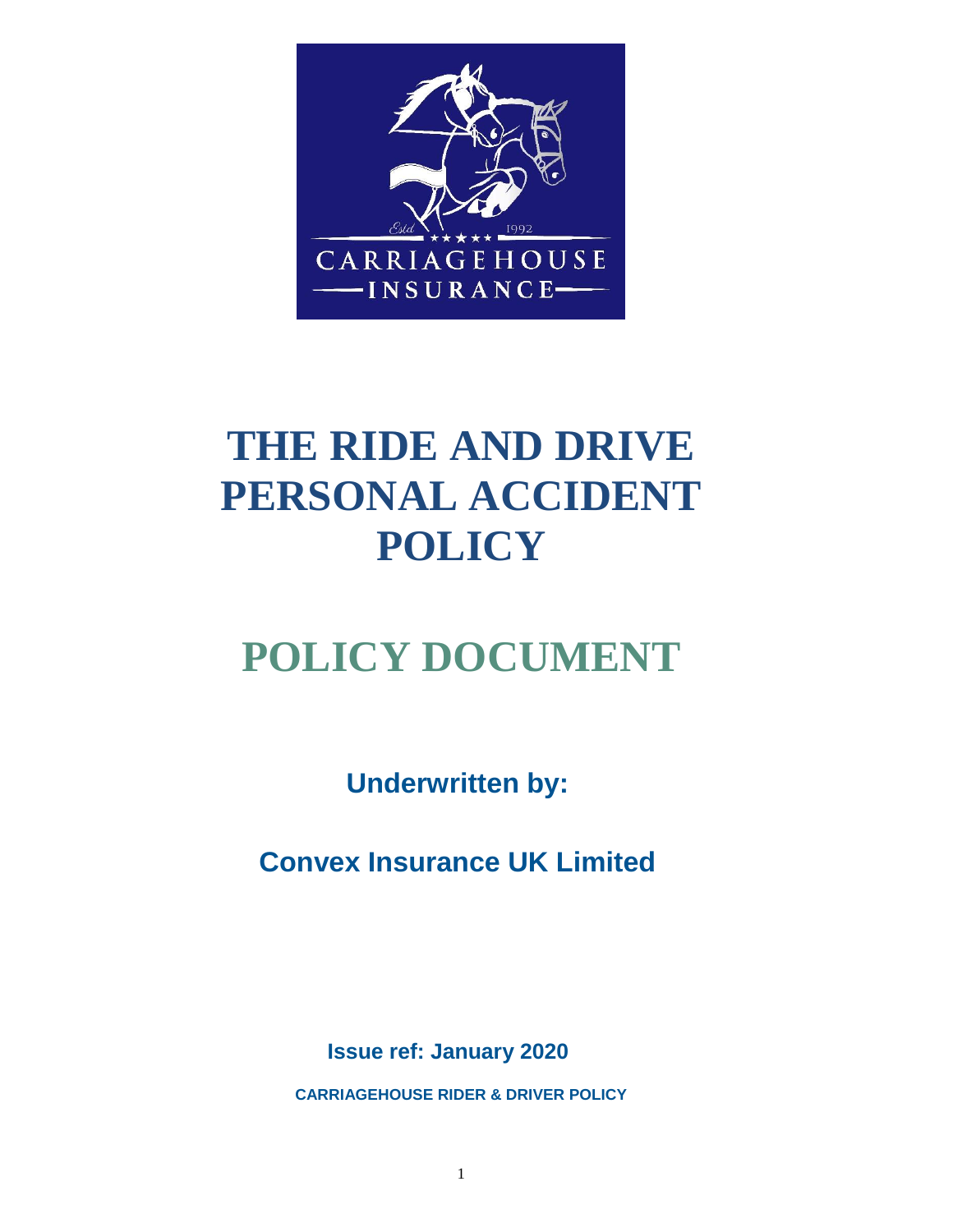# **CONTRACT OF INSURANCE**

The RIDE AND DRIVE policy is a contract between Convex Insurance UK Ltd and you, the policyholder, and is formed by your proposal and this policy document.

## **INFORMATION**

This Policy, including the Schedule and any attaching endorsements are a single contract and should be read as one document.

This Policy does not cover **you** and **your** property against everything that can happen so please read the whole document carefully. It is arranged in different Sections. It is important that:

- 1) **you** are clear which Section(s) **you** have requested and want to be included;
- 2) **you** are clear what each Section covers and does not cover;
- 3) **you** understand **your** own duties under each Section and under this Policy as a whole;
- 4) **you** should keep this Policy in a safe place.

If **you** have any concerns **you** should contact **us**.

## **THE SCHEDULE**

The Schedule is evidence of **your** contract of insurance with **Us.** It shows details of **you**, the items insured, the sums insured of items insured, the **period of insurance** and the Section(s) of this Policy which apply.

## **ENDORSEMENT**

Means a change in the terms and conditions of this **Policy** that can extend or restrict cover or a change to the details of the insured items covered by this policy.

## **LAW AND JURISDICTION APPLICABLE TO THIS POLICY**

Notice to **you -** The parties are free to choose the law applicable to this Policy. Unless specifically agreed to the contrary this Policy shall be governed by the laws of England and Wales and subject to the exclusive jurisdiction of the courts of England and Wales.

Unless **We** agree otherwise the language of this Policy and all communications relating to it will be in English.

## **PREMIUM PAYMENT**

If the premium due under this contract has not been paid to **Us** by the inception of this contract of insurance (and in respect of installment premiums, by the date they are due) **We** shall have the right to cancel this contract of insurance by notifying **You** in writing. In the event of cancellation, the premium for the period that **We** are on risk is due to **Us** and in the event of a loss or occurrence prior to the date of cancellation which gives rise to a valid claim under this contract of insurance, the full contract premium will be payable to **Us**.

**We** shall give not less than ten (10) days prior notice of cancellation to **You**. If the premium due is paid in full to **Us** before the notice period expires, notice of cancellation shall automatically be revoked. If not, the contract shall automatically terminate at the end of the notice period.

## **INFORMATION YOU HAVE GIVEN US**

In deciding to accept this policy and in setting the terms, including the premium, **We** have relied on the information which **You** have provided to **Us**. **You** must take care when answering any questions **We** ask by ensuring that any information provided is accurate and complete.

If **We** establish that **You** deliberately or recklessly provided **Us** with untrue or misleading information **We** will have the right to:

(a) treat this policy as if it never existed;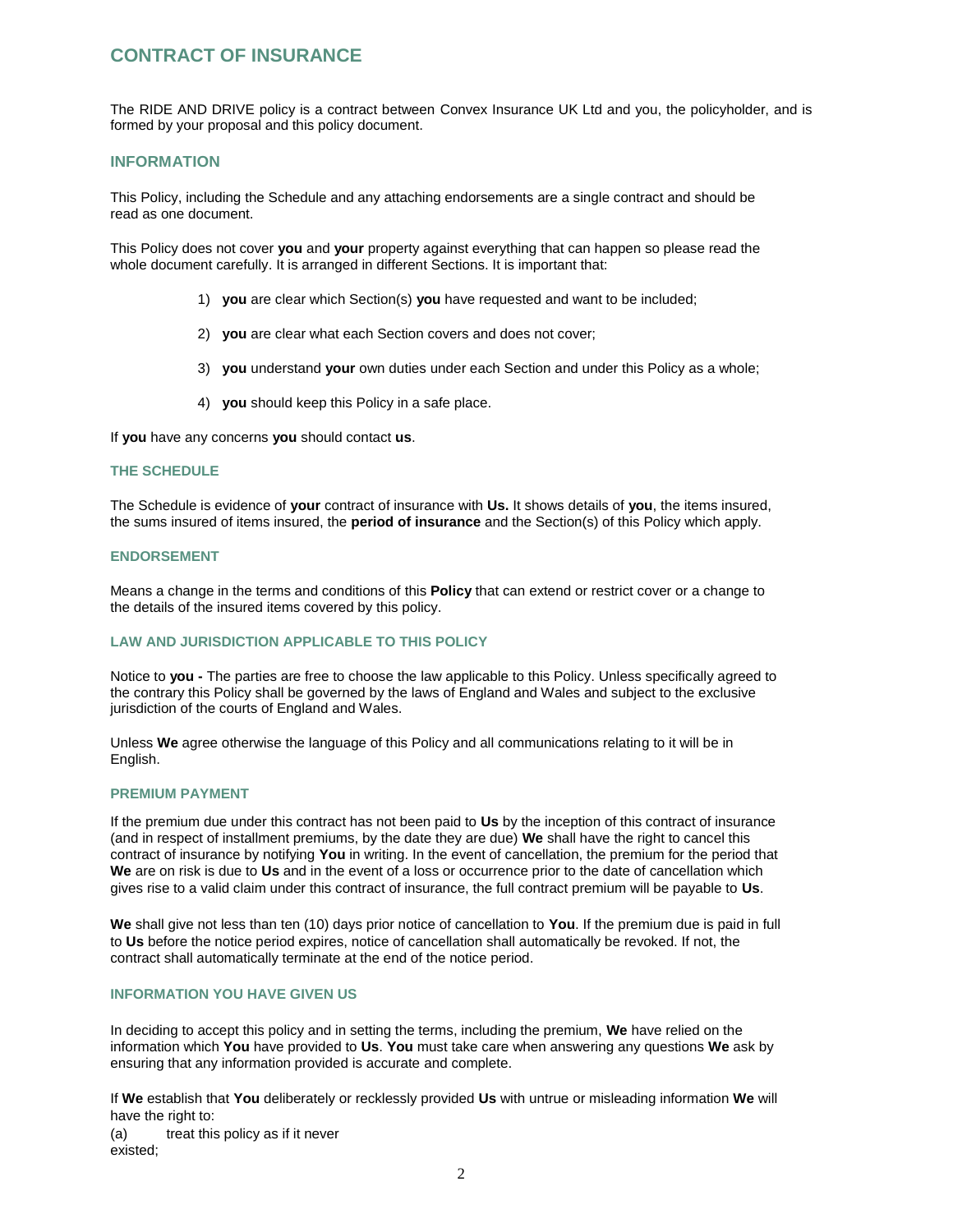- (b) decline all Claims; and
- (c) retain the premium.

If **We** establish that **You** carelessly provided **Us** with untrue or misleading information **We** will have the right to:

- (i) treat this policy as if it never existed, refuse to pay any Claim and return the premium **You** have paid, as if **We** would not have provided **You** with cover;
- (ii) treat this policy as if it had been entered into on different terms from those agreed, as if **We** would have provided **You** with cover on different terms;
- (iii) reduce the amount **We** pay on any Claim in the proportion that the premium **You** have paid bears to the premium **We** would have charged **You**,as if **We** would have charged **You** more.

**We** will notify **You** in writing if (i), (ii) and/or (iii) apply.

If there is no outstanding Claims and (ii) and/or (iii) apply, **We** will have the right to:

(1) give **You** thirty (30) days' notice that **We** are terminating this policy; or

(2) give **You** notice that **We** will treat this policy and any future Claim in accordance with (ii) and/or (iii), in which case **You** may then give **Us** thirty (30) days' notice that **You** are terminating this policy.

If this policy is terminated in accordance with (1) or (2), **We** will refund any premium due to **You** in respect of the balance of the **Period of Insurance**.

## **CHANGES WE NEED TO KNOW ABOUT**

**You** must tell **Us** within fourteen (14) days of **You** becoming aware of any changes in the information **You** have provided to **Us** which happens before or during any **Period of Insurance**.

When **We** are notified of a change **We** will tell **You** if this affects **Your** policy. For example **We** may cancel **Your** policy in accordance with the Cancellation and Cooling-Off Provisions, amend the terms of **Your** policy or require **You** to pay more for **Your** insurance. If **You** do not inform **Us** about a change it may affect any claim **You** make or could result in **Your** insurance being invalid.

## **SANCTIONS**

**We** shall not provide any benefit under this policy to the extent of providing cover, payment of any claim or the provision of any benefit where doing so would breach any sanction, prohibition or restriction imposed by law or regulation.

## **FRAUD**

If **You**, or anyone acting for **You**, makes a Claim which is fraudulent and/or intentionally exaggerated and/or supported by a fraudulent statement or other device, **We** will not pay any part of **Your** Claim or any other Claim **You** have made or may make under this policy. In addition, **We** will have the right to:

- (a) treat this policy as if it never existed, or at **Our** option terminate this policy, without returning any premium that **You** have paid;
- (b) recover from **You** any amounts that **We** have paid in respect of any Claim, whether such Claim was made before or after the fraudulent Claim; and
- (c) refuse any other benefit under this policy.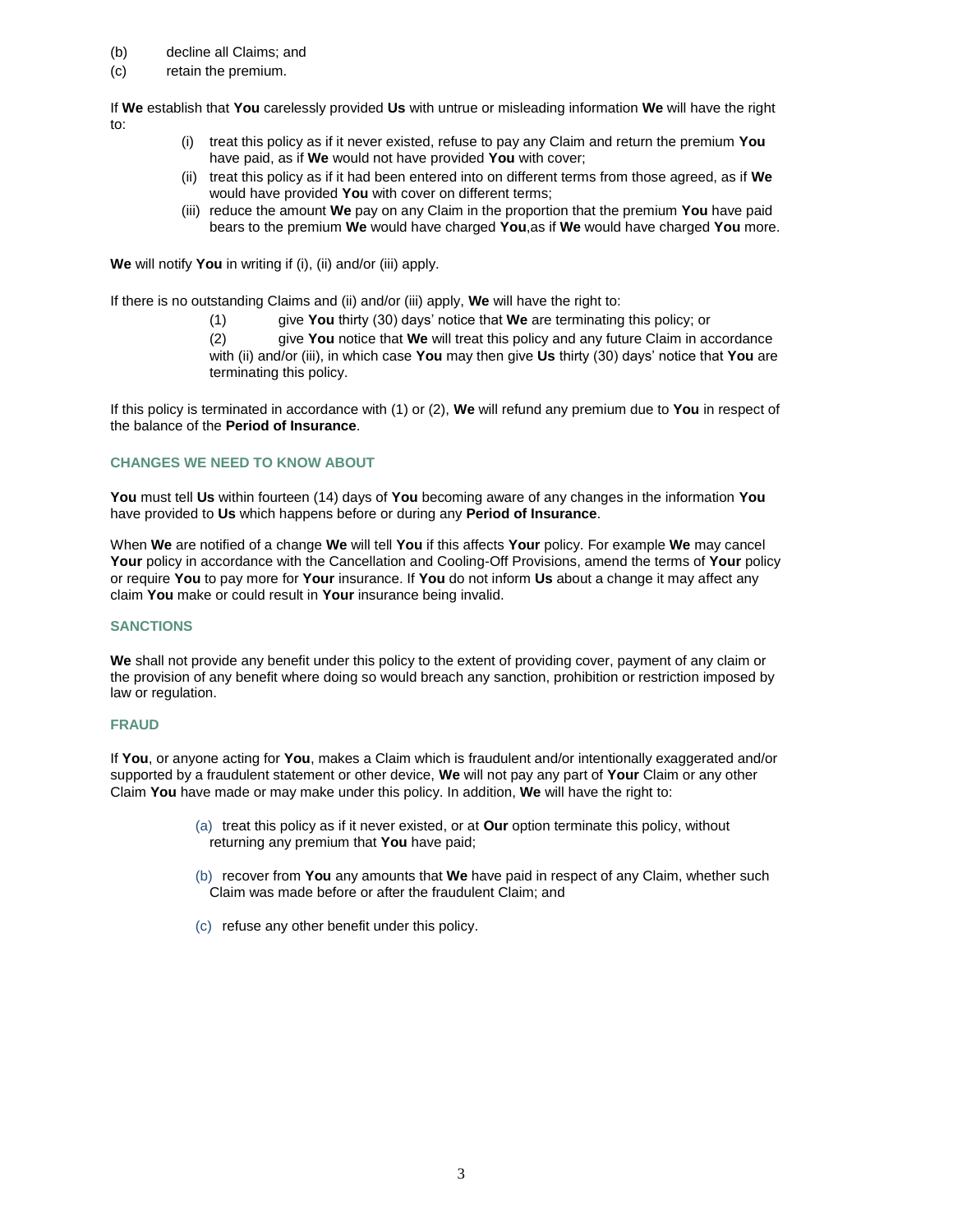## **CANCELLATION AND COOLING OFF PERIOD FOR NEW POLICIES**

## 1) **Your Right to Cancel during the Cooling-Off Period**

**You** are entitled to cancel this Policy by notifying the **Insurer** in writing within fourteen (14) days of either:

i) the date **you** receive this new Policy, or ii)

## the start of **your** initial **period of insurance**

whichever is the later.

A full refund of any premium paid will be made less an amount for the time on risk unless **you** have made a claim in which case the full annual premium is due. The time on risk premium charged will be subject to a minimum of £30.

## 2) **Your Right to Cancel after the Cooling-Off Period**

**You** are entitled to cancel this Policy after the cooling-off period by notifying **Us** in writing. Any return of premium due to **you** will depend on how long the policy has been in force unless **you** have made a claim in which case the full annual premium is due.

## 3) **Our Right to Cancel**

**We** are entitled to cancel this Policy by giving **you** fourteen (14) days' notice in writing. Any return of premium due to **you** will depend on how long the Policy has been in force unless **you** have made a claim in which case the full annual premium is due.

## **CANCELLATION FOR RENEWAL POLICIES**

## **1) Your Right to Cancel**

**You** are entitled to cancel this Policy by notifying **Us** in writing. Any return of premium due to **you** will depend on how long the policy has been in force unless **you** have made a claim in which case the full annual premium is due.

## **2) Our Right to Cancel**

**We** are entitled to cancel this Policy by giving **you** fourteen (14) days' notice in writing. Any return of premium due to **you** will depend on how long the Policy has been in force unless **you** have made a claim in which case the full annual premium is due.

## **DATA PROTECTION ACT 1998**

It is understood by **you** that any information provided to the **Insurer** regarding **you** or **your family** will be processed by **Us**, in compliance with the provisions of the Data Protection Act 1998, for the purpose of providing insurance and handling claims or complaints, if any, which may necessitate providing such information to third parties.

## **CONTRACT (RIGHTS OF THIRD PARTIES) ACT 1999**

A person who is not a party to this Policy has no right under the Contracts (Rights of Third Parties) Act 1999 to enforce any term of this Policy but this does not affect any right or remedy of a third party which exists or is available apart from that Act.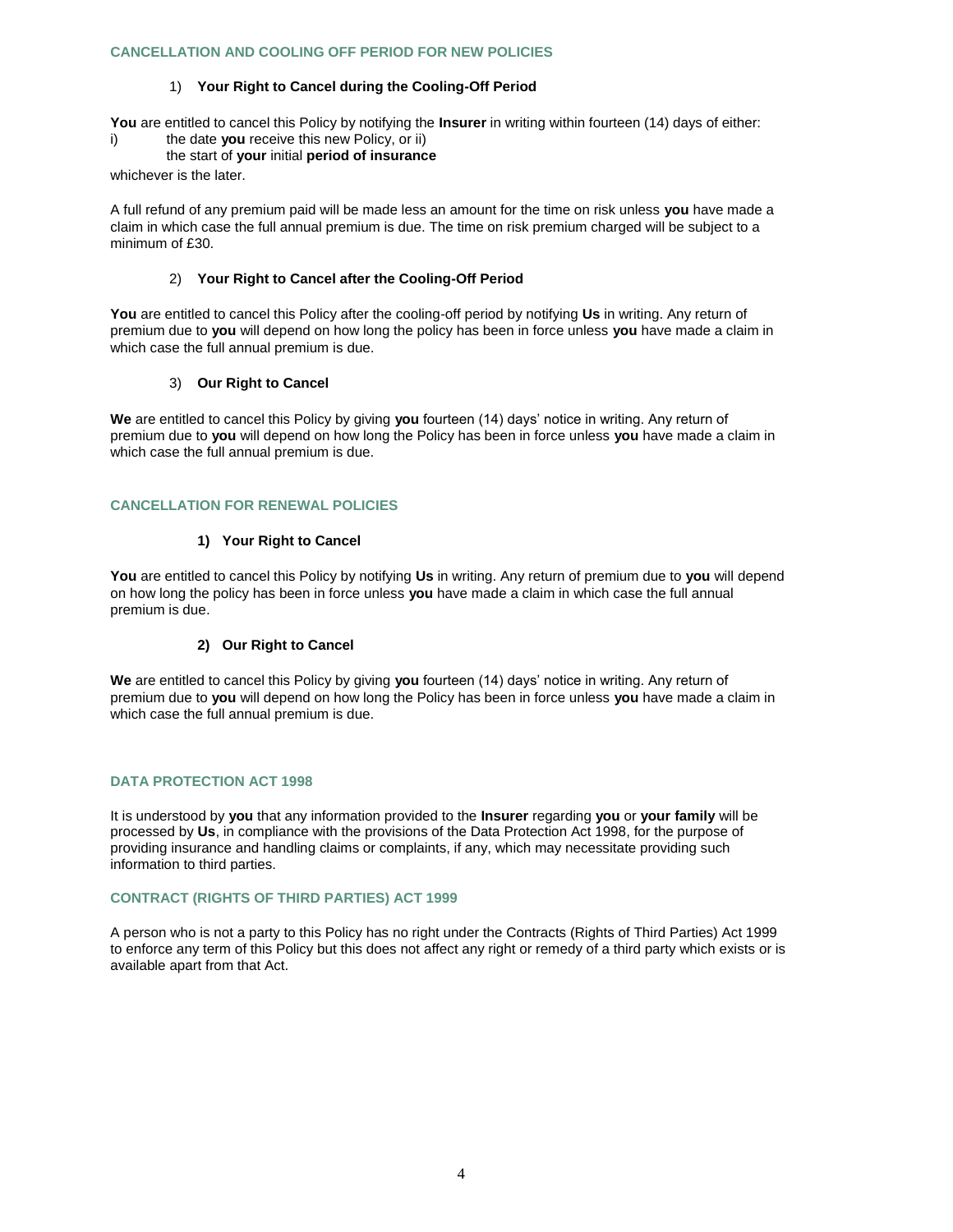## **Definitions**

## **Insured Person** means

the policyholder or the person named on the certificate of insurance.

### **Accidental Injury** means

a physical identifiable bodily injury which:

- **i.** is sustained by the insured person and
- **ii.**is caused by an accident during the period of insurance

## **Accident** means

a sudden, unexpected, unusual, specific event that occurs at an identifiable time and place, while riding/driving/handling horses not owned or kept by the insured person.

## **Loss of Limbs** means

loss by physical separation of a hand at or above the wrist or of a foot at or above the ankle and includes total and irrevocable loss of use of hand, arm or leg.

## **Loss of Sight** means

being certified as entire and irrevocable by a qualified medical practitioner.

## **Permanent Total Disability** means

lasting for twelve consecutive months and at the end of that time being without the hope of improvement and which prevents the insured person from engaging in their usual occupation

#### **Temporary Total Disability** means

disablement that temporarily prevents the insured person from attending to a substantial part of their duties of their usual business or occupation.

## **Dental Treatment** means expenses

incurred by the insured person as a result of the insured person sustaining an injury.

## **Tuition Fees** means

private education fees incurred if the insured person cannot attend their usual place of education as a full-time student as a result of an accident within the terms of this policy.

## **YOUR OBLIGATIONS AND DUTIES**

### **Your** duties:

- 1) **You** must take all reasonable steps to prevent loss, damage or accidents and keep all insured property in a good state of repair.
- 2) Under Section 2 and subject to the cover provided therein**,** if your **horse** requires veterinary intervention, **You** must follow the recommendations made by the attending **veterinary surgeon** or any second opinion as to treatment, rest and rehabilitation of any insured **horse**.
- 3) In respect of long term medication prescribed by your **veterinary surgeon** you must source these from the most cost effective supplier including, if appropriate, obtaining a prescription from your **veterinary surgeon** and purchasing the drugs from an online pharmacy.
- 4) **You** must tell **us** as soon as practicable if **you** stop using **your horse** for the purpose stated on the Schedule for Class of Use.
- 5) **You** must tell **us** as soon as possible about any changes in the information **you** have provided to **us**.

**We** will tell **you** if such change affects **your** Policy and, if so, whether the change will result in revised terms and/or premium being applied to **your** Policy.

If **you** fail to comply with any of the above duties this Policy may become invalid and **your** claim may not be paid..

## **SECTION 1 - PERSONAL ACCIDENT**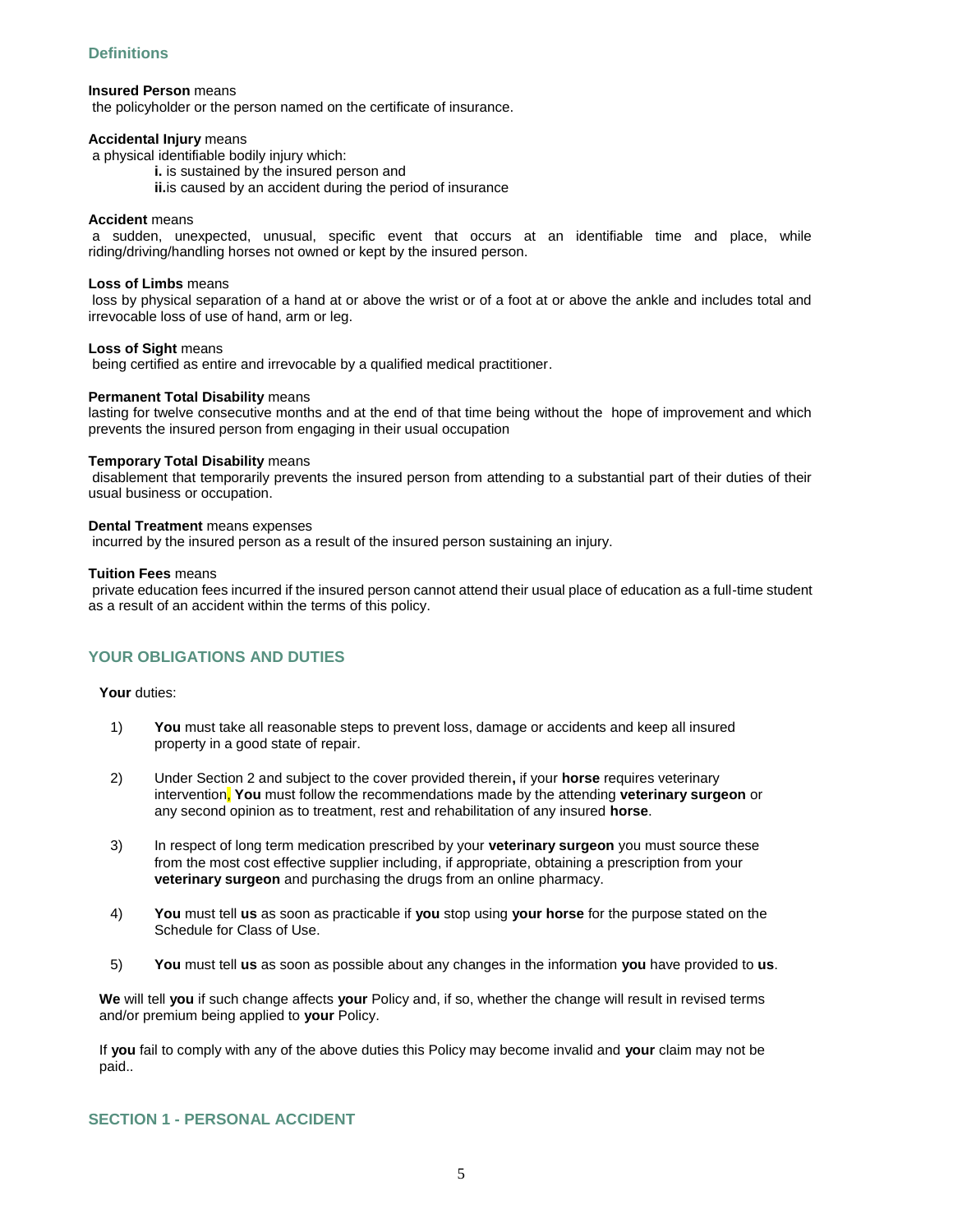**We** will pay the benefits below if at any time during the period of insurance the **insured person** while riding, driving or in control of any horse not owned or kept by them or a member of their family and taking in any of the Activities defined in the appropriate Class shown on the schedule of insurance, shall sustain Accidental Injury, which solely and independently of any other cause results in Death, Disablement or Dental Fees as defined in the Definitions above.

## **Table of Cover**

| <b>Details of Cover</b>                                                                      | Class A<br><b>Activities</b> | Class B<br><b>Activities</b> | Class C<br><b>Activities</b> | <b>Junior Cover</b><br>(Under 18's)    | The Insurers will<br>not pay:                    |
|----------------------------------------------------------------------------------------------|------------------------------|------------------------------|------------------------------|----------------------------------------|--------------------------------------------------|
| <b>Accidental Death</b><br>1.                                                                | £15,000                      | £15,000                      | £15,000                      | £5,000                                 | No Excess                                        |
| 2. Total and irrevocable<br>loss of sight in one or<br>both eyes and/or one or<br>more limbs | £15,000                      | £15,000                      | £15,000                      | £7,500                                 | No Excess                                        |
| 3. Permanent total<br>disability                                                             | £15,000                      | £15,000                      | £15,000                      | £7,500                                 | No Excess                                        |
| 4. Temporary total<br>disability                                                             | £75.00 per<br>week           | £75.00 per<br>week           | £75.00 per<br>week           | nil                                    | The first 7 days                                 |
| 5. Tuition fees                                                                              | nil                          | nil                          | nil                          | £2,500 per annum<br>max. per week £150 | The first 2 weeks                                |
| 6. Dental treatment                                                                          | £1,500                       | £1,500                       | £1,500                       | £500                                   | Excess of:<br>£100 for adults<br>£50 for juniors |
| 7. Legal liability (payable<br>per claim)                                                    | £1,000,000                   | £1,000,000                   | £1,000,000                   | £1,000,000                             | Excess of £150 for<br>each claim                 |

## **GENERAL CONDITIONS APPLICABLE TO THE WHOLE OF THIS POLICY**

**Conditions 1 to 10 are special conditions and are very important.** 

## **Conditions 1 to 10 apply if you or others who have care, custody or control of the horse(s) insured, have knowledge of such events or ought reasonably to know about them**

- 1) No claim will be payable under more than one item in the Table of Cover, items 1-5, in respect of the consequences of one accident. Benefit 6 will be payable in addition to and irrespective of an amount claimed under items 1-5. In the event that an accident covered hereunder should result in the death of the insured person within 12 calendar months of the date of the accident and prior to the definite settlement of the compensation for the disablement, they will be paid instead of the latter the compensation payable in the case of death.
- 2) Benefit 4 will be payable for a maximum of 52 weeks.
- 3) Benefit 5 will be payable for a maximum of 52 weeks.
- 4) Benefit 5 will be payable for up to the actual cost of tuition fees or the sum insured, whichever the lesser.
- 5) Compensation shall only be payable under items of the Table of Cover if:
	- a. Under item 1, death occurs within twelve months of the date of accident,
	- b. Under item 2, loss occurs within twelve months of the date of accident,
	- c. Under item 3, the insured person becomes totally disabled within twelve months of the date of the accident and such disablement last for twelve months.
- 6) Written notice must be given to your broker as soon as practicable of any accident that causes or may cause a claim to be made under this insurance. If disablement results or may result then the insured person must place themselves as early as possible under the care of a qualified medical practitioner.
- 7) In the event of a claim under this policy the insured person will permit the Insurers own appointed medical advisors to examine them as often as may be deemed necessary.
- 8) The insured person must take proper care of the horse being ridden, driven or handled and act as a prudent owner uninsured.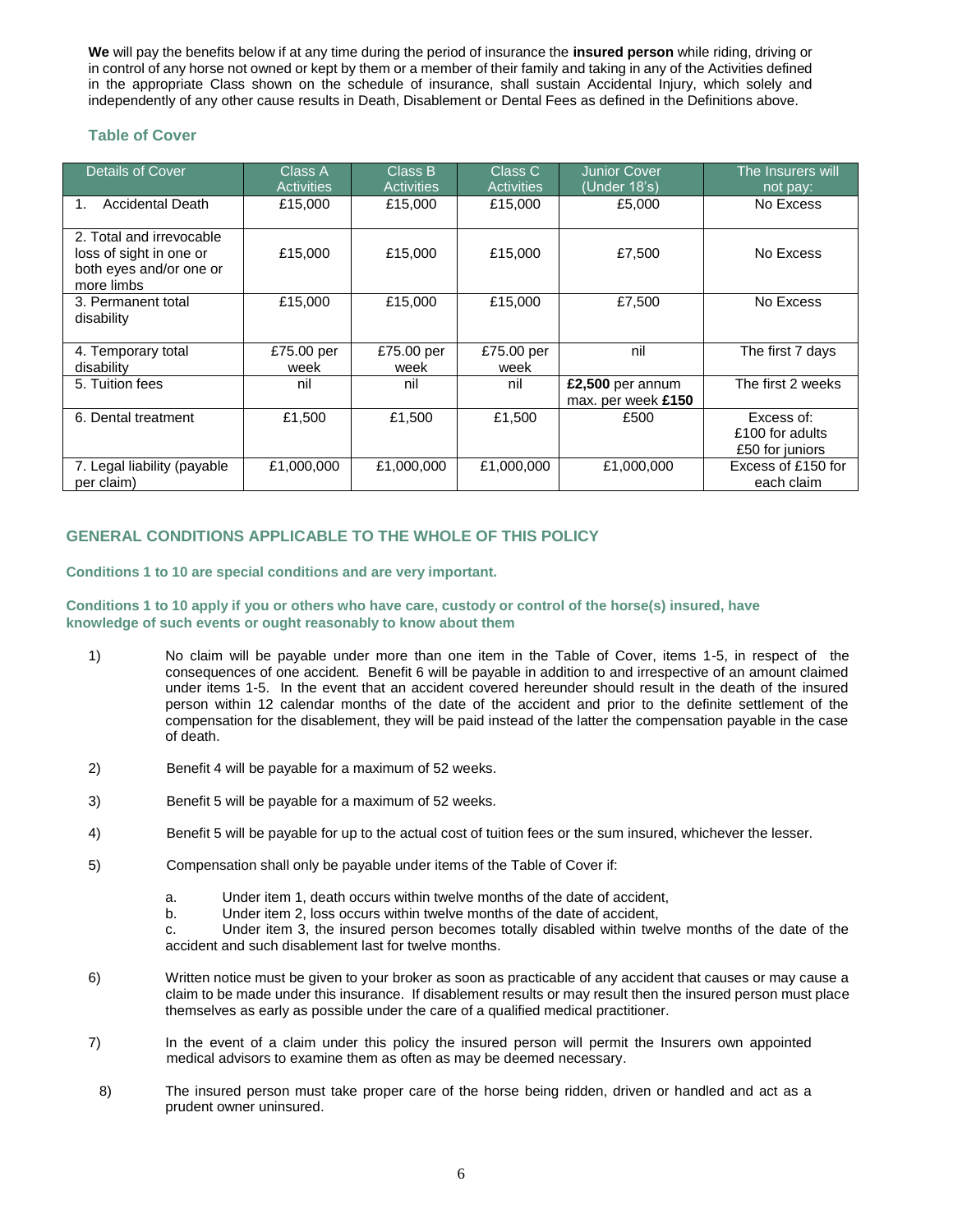- 9) Whilst mounted the insured person must wear BSI Approved Protective Headgear, failure to do so may result in any payments in this section being reduced by 20% should an accidental injury occur within the period of this policy.
- 10) If the consequence of an accident is aggravated by any physical disability or condition of the insured person that existed before the accident occurred. The amount of any compensation payable under this insurance in respect of the consequences of the accident shall be the amount reasonably considered would have been payable if such consequences had not been so aggravated.

## **GENERAL EXCLUSIONS APPLICABLE TO THE WHOLE OF THIS POLICY**

We will not pay for:

## **1) Death, disablement or dental treatment:**

- a) If the insured person has not reached his or her fifth birthday or has reached his or her  $70<sup>th</sup>$  birthday unless previously agreed by us;
- b) If the insured person or a member of their family, or any person living with them own the horse being ridden/driven or handled or have it on permanent loan.
- c) Directly or indirectly resulting from disease or illness or natural causes or surgical treatment (unless rendered necessary by accidental bodily injury covered hereunder) or suicide or intentional self injury or deliberate exposure to exceptional danger (except in an attempt to save human life) or the insured's own criminal act;
- d) Sustained whilst the injured person is engaged in racing of any kind;
- e) We will not be liable for private tuition that is already undertaken prior to the time of the accident that would, irrespective of the existence of this insurance, be paid by the insured's parents or guardians in the normal course of events.

## **2) Consequential Loss**

loss, or destruction of, or damage to, any property or any loss, or expense resulting or arising from any consequential loss.

#### 3) **Loss of Value**

**We** will not pay for any reduction in value of item insured or an undamaged part of a pair or set following repair or replacement paid for under this Policy.

#### 4) **Wear and Tear**

**We** will not pay for damage caused by wear and tear.

#### 5) **Nuclear Risks**

**We** will not pay for: Nuclear reaction, nuclear radiation or radioactive contamination

## 6) **War Exclusion**

**We** will not pay for any loss or damage or liability directly or indirectly occasioned by, happening through or in consequence of war, invasion, acts of foreign enemies, hostilities (whether war be declared or not), civil war, rebellion, revolution, insurrection, military or usurped power, or confiscation or nationalisation or requisition or destruction of or damage to property by or under the order of any government or public or local authority.

## 7) **Existing and Deliberate Damage**

**We** will not pay for physical loss or damage, veterinary **symptoms** or condition or medical condition

- 1) occurring before cover starts or arising from an event before cover starts;
- 2) caused deliberately by **you** or any member of **your family**.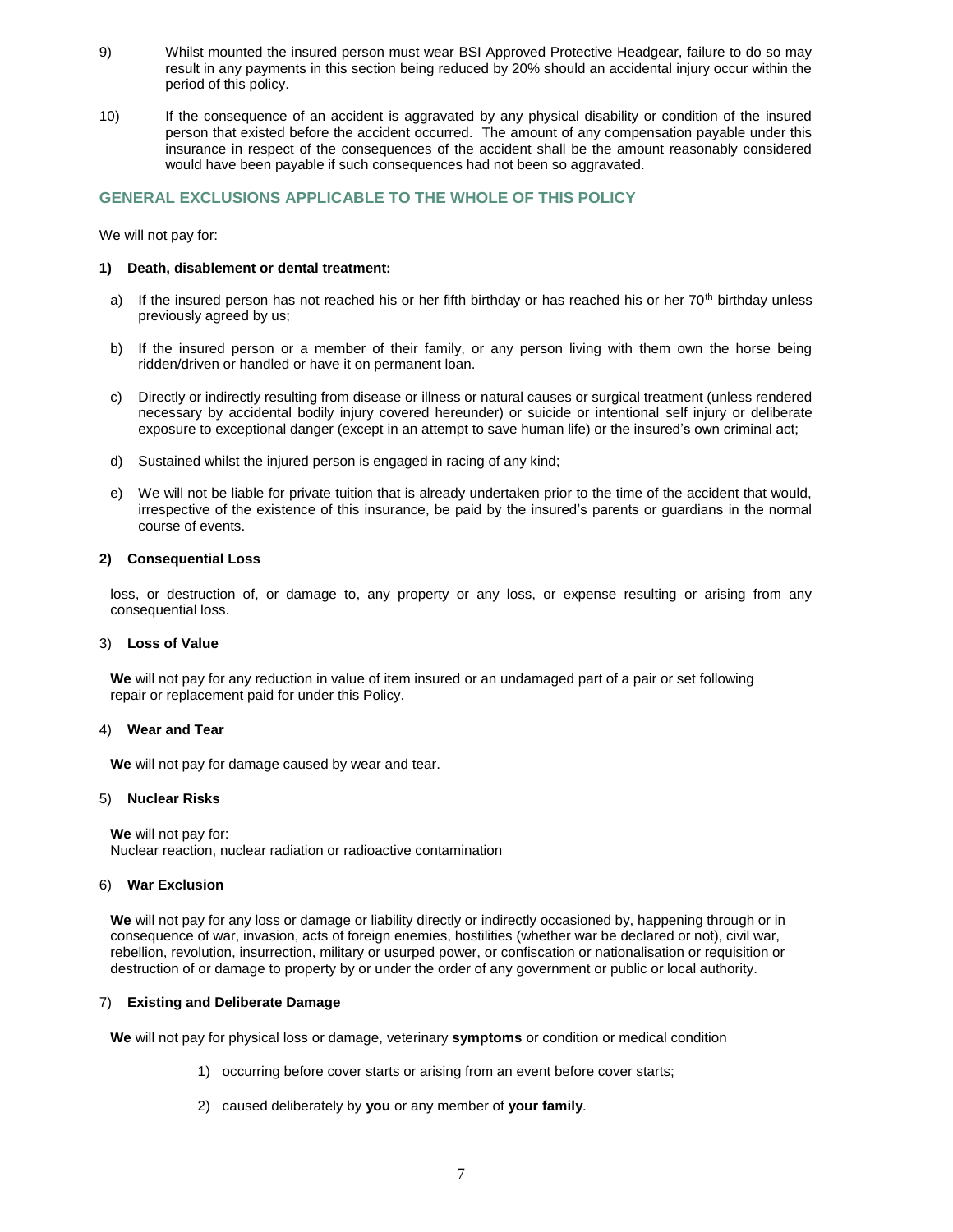## 8) **Biological and Chemical Contamination Clause**

#### **We** will not pay for

1) loss or destruction of or damage to any property whatsoever, or any loss or expenses whatsoever resulting or arising there from;

- 2) any legal liability of whatsoever nature;
- 3) death or injury to any person;

directly or indirectly caused by or contributed to or arising from Biological or Chemical contamination due to or arising from

i) Terrorism;

ii) steps taken to prevent, suppress, control or reduce the consequences of any actual, attempted, threatened, suspected or perceived terrorism.

For the purposes of this exclusion 'Terrorism' means any act(s) of any person(s) or organisation(s) involving:

a) the causing, occasioning or threatening of harm of whatever nature and by whatever means;

b) putting the public or any section of the public in fear

in circumstances in which it is reasonable to conclude that the purpose(s) of the person(s) or organisation(s) concerned are wholly or partly of a political, religious, ideological or similar nature.

## **Section 2 - LEGAL LIABILITY**

**We** will indemnify **You** against liability at law for damages and claimant's costs and expenses in respect of accidental:

- i. Death, bodily injury, illness of disease of any person
- ii. Loss of, or damage to, material property.

Which occurs anywhere in the United Kingdom, during the period of insurance caused by, arising in connection with any horse the **insured person** is riding, driving and/or controlling and is not owned or kept by them or a member of their family.

**Our** liability for damages under this section shall not exceed £1,000,000 in respect of any one occurrence.

## **COSTS**

**We** will also pay all costs and expenses incurred with our written consent and relating to any claim that may be the subject of indemnity under this section. If a payment in excess of the amount of the indemnity available under this section is made to dispose of a claim, then our liability for costs and expenses will be limited to the proportion that the indemnity bears to the claim payment.

## **Special Conditions**

- 1) Every letter, claim, writ, summons, legal process or other document shall be immediately forwarded to the Underwriters by the insured through their broker unanswered;
- 2) No admission, offer, promise, payment or indemnity shall be made or given without our written consent;
- 3) We shall be entitled to take over and conduct in your name, the defence or settlement of any claim, or to prosecute in your name for own benefit, any claim for indemnity or damages or otherwise and shall have full discretion in the conduct of any proceedings, and in the settlement of any claim;
- 4) In connection with any claim, or series of claims, we may at any time pay you the amount of the limit of indemnity (after the deduction of any sum(s) already paid as compensation), or any lesser amount for which such claim(s) can be settled; and upon such payment being made we shall relinquish the conduct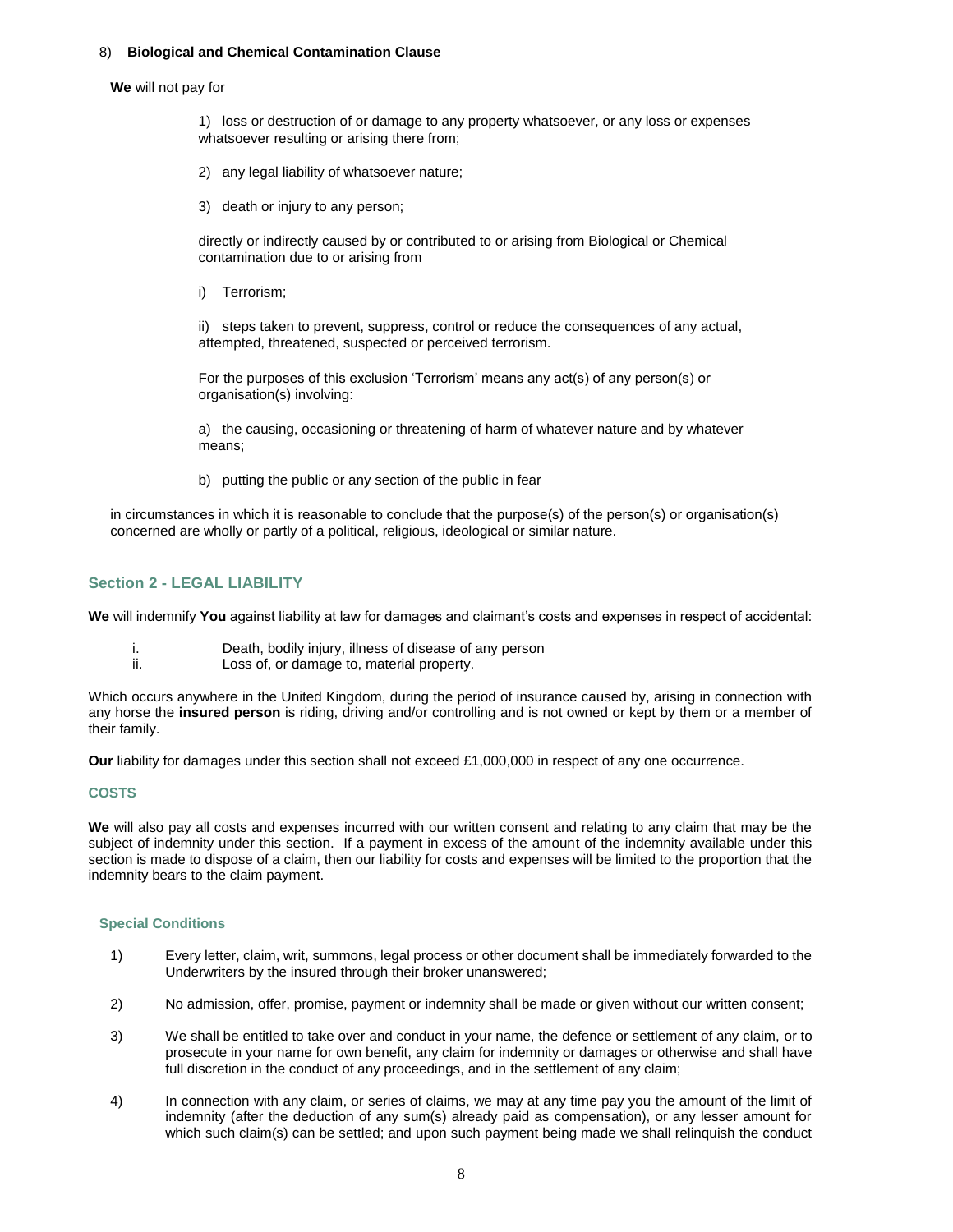and control of and be under no further liability in connection with such claim(s) except for the payment of costs and expenses recoverable or incurred prior to the date of such payment.

## **We will not pay for**

This section does not insure:

- 1) Death, bodily injury, illness or disease sustained by any person either under a contract of service or apprenticeship with the insured person, when such injury or disease arises out of and in the course of their employment by the insured person or an immediate family member;
- 2) Loss of or damage to property belonging to or in the care, custody or control of the insured person, their immediate family or employees;
- 3) Liability arising directly or indirectly by, through, or in connection with the ownership, possession or use by the insured or on the insured's behalf of any mechanically propelled vehicle, aircraft or watercraft;
- 4) Loss or damage to fences or growing crops;
- 5) Liability attaching to the insured or solely by reason of an express term of any contract unless the liability would have attached to the insured even in the absence of such agreement;
- 6) Liability arising directly or indirectly from the insured's trade, business or profession;
- 7) The serving or attempting to serve a mare by a stallion;
- 8) The first £150 or each claim;
- 9) Injury to any other person in the carriage;
- 10) If at any time, any claim arises under this policy and there is any other insurance covering the same liability, loss or damage, we will not be liable to contribute more than our rateable proportion.

## **CLAIMS PROCEDURE**

#### **How to make a claim – things you need to do**

**We** will not make any payments under this **Policy** to the extent that **We** have been prejudiced by any failure to comply with requirements set out below.

**You** shall at all times co-operate with **Us** and **Our** representatives in the investigation and adjustment of any actual or potential claim.

#### **Our rights when you claim**

1.**We** have the right to instruct a **Veterinary Surgeon** on **Our** behalf if necessary.

2.**We** have the right to have a **Post-Mortem** carried out by **Our Veterinary Surgeon** at **Our** own expense.

#### **Enforcement of Rights**

**We** may take any action **We** consider necessary to enforce **Your** rights or **Our** rights under this **Policy** if anything happens that might give rise to a claim under this **Policy**:

## **FOR ALL CLAIMS**

1) **You** must advise **us** soon as practicably possible of what has happened either by phone: **01206 337388**, by email**:** info@carriagehouseinsurance.co.uk or via **our** website: www.carriagehouseinsurance.co.uk

- 2) **You** must take reasonable precautions to limit any further loss, damage or injury treatment.
- 3) **You** must complete and return the appropriate claim form which **we** will supply.

4) **You** shall at all times co-operate with **Us** and **Our** representatives in the investigation and adjustment of any actual or potential claim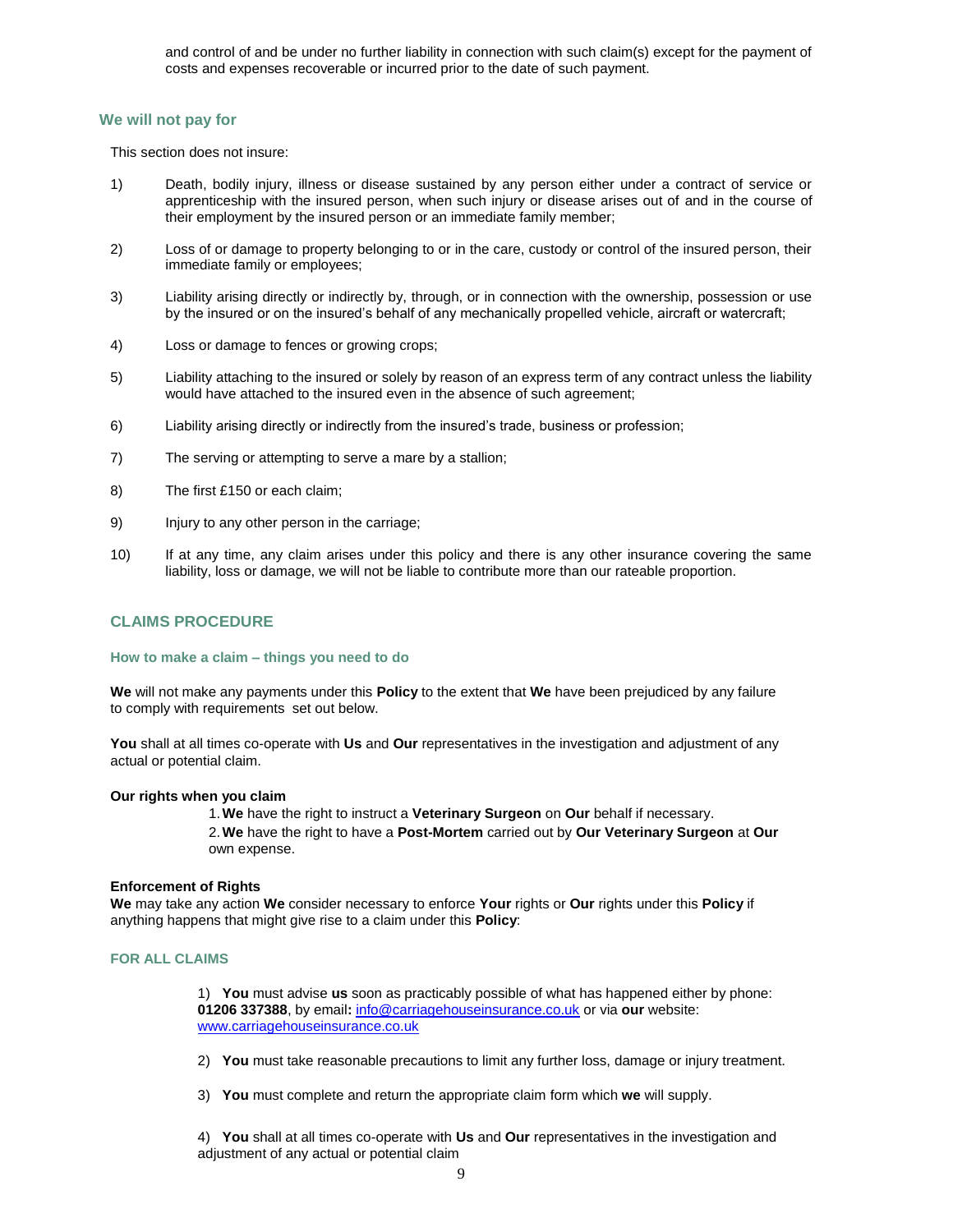## **FOR SPECIFIC CLAIMS YOU HAVE THE FOLLOWING ADDITIONAL RESPONSIBILITIES:**

## **FOR LEGAL LIABILITY CLAIMS**

1) **You** must not admit liability or offer or agree to settle any claim without **our** written permission.

2) **You** shall give all necessary information and assistance to enable **us** to settle or resist any claim or to institute proceedings.

3) **You** must provide any witness details and assist us in contacting them for statements if required.

4) **You** must forward to **us** (which shall be deemed notice to the **Insurer**) any third party correspondence, writ, summons or other legal process issued or commenced against **you**.

5) **W**e will take full responsibility for conducting, defending or settling any claim in **your** name.

6) If liability is accepted for third party property damage, **you** will be required to send **us your** excess.

## **FOR PERSONAL ACCIDENT AND DENTAL TREATMENT CLAIMS**

1) If disablement results or may result **you** must place yourself as early as possible under the care of a qualified medical practitioner.

2) For dental treatment, **you** must submit itemised invoices.

3) **You** will permit the **Insurer** to appoint its own medical advisors to examine **you** as often as they require.

## **HOW WE DEAL WITH YOUR CLAIM**

#### **FRAUDULENT CLAIMS**

If **you**, or anyone acting on **your** behalf, make a claim knowing it to be false or fraudulent in amount or in any other respect, this Policy shall be invalid and all claims shall be forfeited.

## **DEFENCE OF CLAIMS**

**We** shall be entitled to take over and conduct in **your** name, the defence or settlement of any claim, or to prosecute in **your** name for own benefit, any claim for indemnity, or damages, or otherwise and shall have full discretion in the conduct of any proceedings, and in the settlement of any claim.

## **ADDITIONAL INFORMATION**

1) **We** reserve the right to appoint a loss assessor or to take a second veterinary opinion.

2) Parts for the repair of carriages can take time to be provided to repairers, this is outside the control of both the Insurer and the repairer.

3)

## **CONSUMER COMPLAINTS PROCEDURE**

**What to do if you have a Complaint** 

Convex Insurance UK Limited Complaints Handling Policy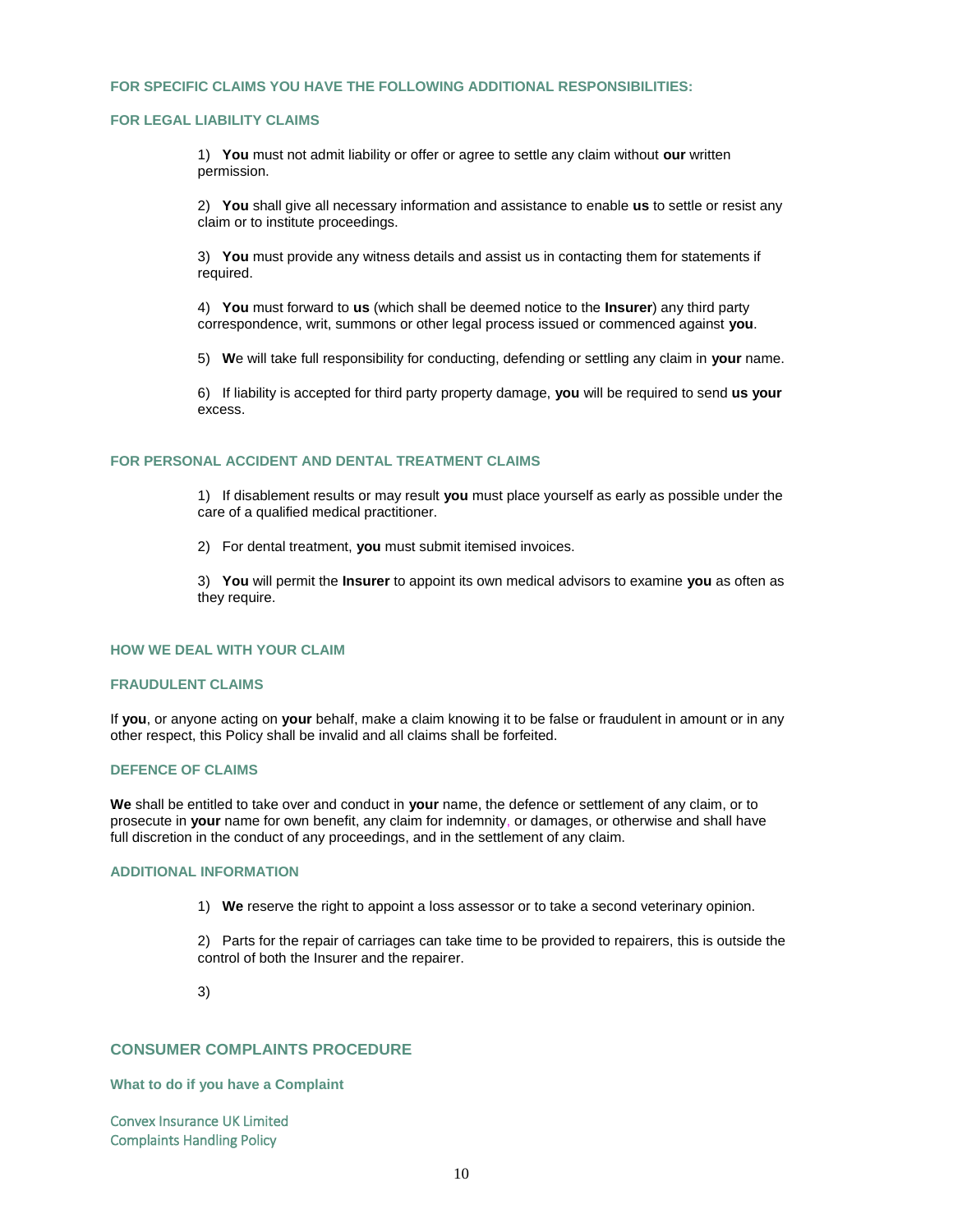Our aim is to provide you with the best possible service at all times. If you feel that we have fallen short of that or made a mistake, then we want you to let us know. We will take your complaint seriously and do our best to investigate and resolve it as quickly as possible. We have established the following complaints handling procedure to ensure that this happens.

## **Step 1**

Tell us about it. There are different ways you can do that.

• Contact your normal contact at Convex or your Account Manager. Let them know that you are dissatisfied with the service you have received and tell them why.

You can contact us by email, telephone and letter.

• Contact the Chief Compliance Officer, Lorraine Mullins: [lorraine.mullins@convexin.com](mailto:lorraine.mullins@convexin.com) Tel: +44 (0)7919 603210 Convex Insurance UK Limited 52-54 Lime Street London EC3M 7AG United Kingdom

We will acknowledge your complaint promptly and we will let you know who will be handling your complaint and provide you with their contact details.

## **Step 2**

We aim to resolve your complaint as soon as possible. If it is complicated or we need to investigate the circumstances further then we may not be able to resolve it straight away and it may take longer depending on its complexity. We aim to get you a final response within eight weeks of receiving your complaint. If we cannot do so then we will tell you why it is taking more time and let you know what we are doing and how long we expect it will take to resolve.

## **Step 3**

If you are not happy with our response or actions and feel that the matter has not been resolved to your satisfaction, then there are two options to take it further.

You may be eligible to refer your complaint to the Financial Ombudsman Service, the "FOS". Please note that there are time limits within which you must contact the FOS.

The Financial Ombudsman Service Exchange Tower London E14 9SR

Email: [complaint.info@financial-ombudsman.org.uk](mailto:complaint.info@financial-ombudsman.org.uk) Website: [http://www.financial-](http://www.financial/)ombudsman.org.uk

Alternatively, you may contact Paul Brand, the CEO of Convex Insurance UK Limited. Email: [paul@convexin.com](mailto:paul@convexin.com)

## **Our commitment**

All complaints are reported to and overseen by the Chief Compliance Officer. If we get a complaint or have done something wrong or failed to do something well, we will do our best to put it right and to learn from it by root cause analysis. We will make sure that we investigate and establish what went wrong and why. We will then work out what we need to do to prevent that happening in the future and also consider whether any other customers could have been affected. Irrespective of whether we have had complaints we will report regularly on complaints and root cause analysis and remediation in our management information to the executive management committees and to the Board of Convex Insurance UK Limited.